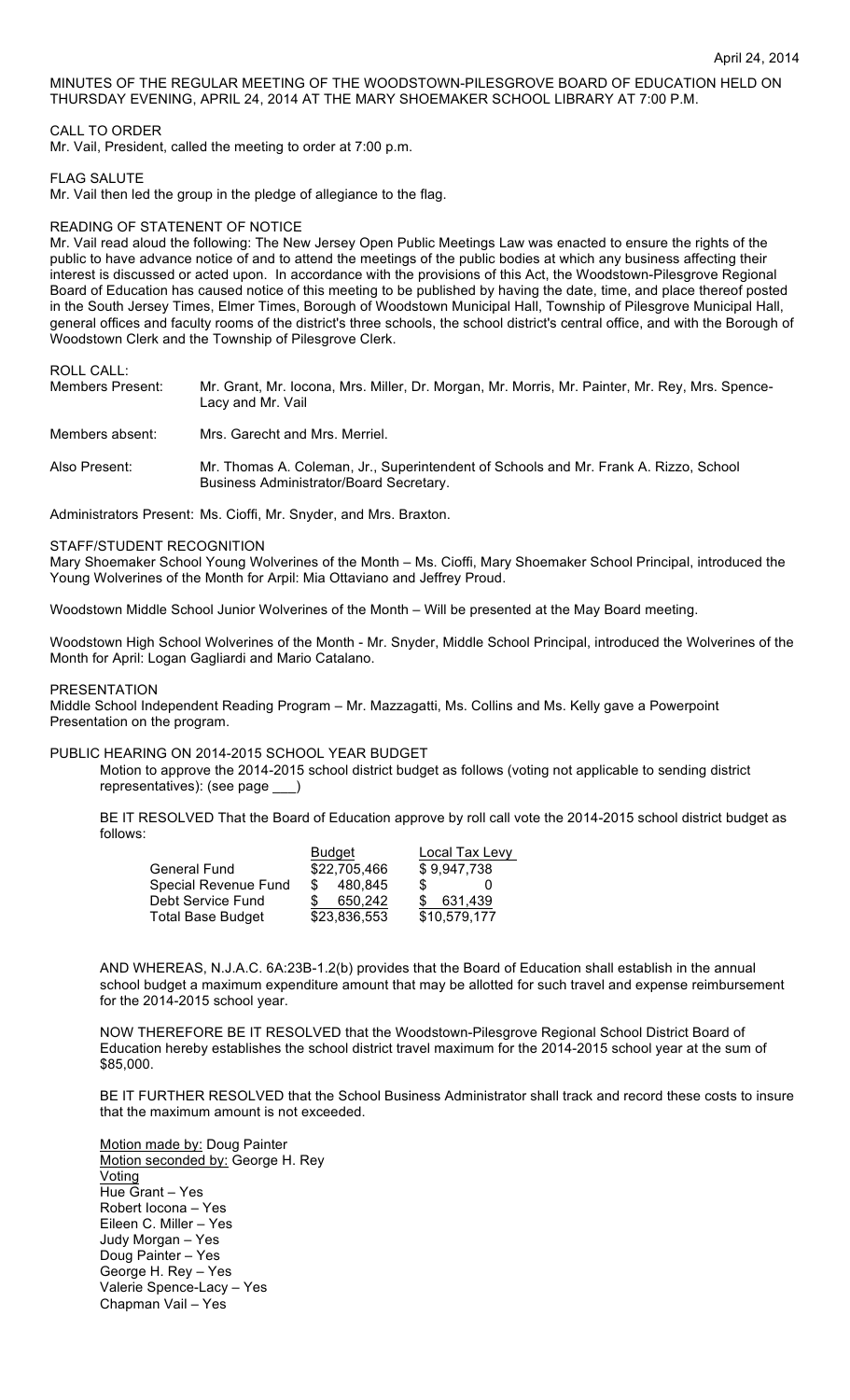APPROVAL OF MINUTES Motion to approve the following minutes: March 18, 2014 – Special Meeting March 27, 2104 – Regular Meeting Motion made by: Eileen C. Miller Motion seconded by: George H. Rey **Voting** Hue Grant – Yes Robert Iocona – Yes Eileen C. Miller – Yes Judy Morgan – Yes Richard C. Morris – Abstained to the March  $18<sup>th</sup>$  minutes only. Doug Painter – Yes George H. Rey – Yes Valerie Spence-Lacy – Yes Chapman Vail – Yes

FINANCIAL REPORTS - Board Secretary's and Treasurer's Reports and Certification. (see Board Minutes Financial Back-up Binder for details).

 $\overline{\phantom{a}}$  , and the contribution of the contribution of  $\overline{\phantom{a}}$  , and  $\overline{\phantom{a}}$  , and  $\overline{\phantom{a}}$  , and  $\overline{\phantom{a}}$ 

Motion to approve the following:

Pursuant to N.J.A.C. 6A:23A-16.10 (c)3, I certify that as of February 28, 2014, no budgetary line item account has obligations and payments (contractual orders) which in total exceed the amount appropriated by the Woodstown-Pilesgrove Regional Board of Education pursuant to N.J.S.A. 18A:22-8.1 and N.J.S.A. 18A:22-8.2 and no budgetary line item account has been over-expended in violation of N.J.A.C. 6:23- 16.10 (a)1.

Board Secretary **Date** 

The February 28, 2014, preliminary Report of the Treasurer of School Funds for the 2013-2014 school year is in agreement with the February 28, 2014, preliminary Report of the Board Secretary, pending audit.

Pursuant to N.J.A.C. 6A:23A-16.10(c)4, that the Woodstown-Pilesgrove Regional Board of Education certifies that as of April 24, 2014, and after review of the Secretary's Monthly Financial Report and the Treasurer's Monthly Financial Report and upon consultation with the appropriate district officials, to the best of the Board's knowledge, no major account or fund has been over-expended in violation of N.J.A.C. 6A:23A-16.10(a)1 and that sufficient funds are available to meet the district's financial obligations for the remainder of the fiscal year.

Motion made by: Doug Painter Motion seconded by: Eileen C. Miller Voting Hue Grant – Yes Robert Iocona – Yes Eileen C. Miller – Yes Judy Morgan – Yes Richard C. Morris – Yes Doug Painter – Yes George H. Rey – Yes Valerie Spence-Lacy – Yes Chapman Vail – Yes

## Bill List.

Motion to approve EFT's for February 2014, additional hand check payments for February 2014, and payment list for the month of April 2014.

Motion made by: Eileen C. Miller Motion seconded by: Doug Painter **Voting** Hue Grant – Yes Robert Iocona – Yes Eileen C. Miller – Yes Judy Morgan – Yes Richard C. Morris – Yes Doug Painter – Yes George H. Rey – Yes Valerie Spence-Lacy – Yes Chapman Vail – Yes

Voided Checks.

Motion to approve voiding the following checks:

Check #56619 dated 2/27/14, payable to Super Warehouse in the amount of \$628.89 issued under P.O. 173-14, due to lost in the mail. Check will be reissued under check #56859. Motion made by: Eileen C. Miller Motion seconded by: Doug Painter **Voting** Hue Grant – Yes Robert Iocona – Yes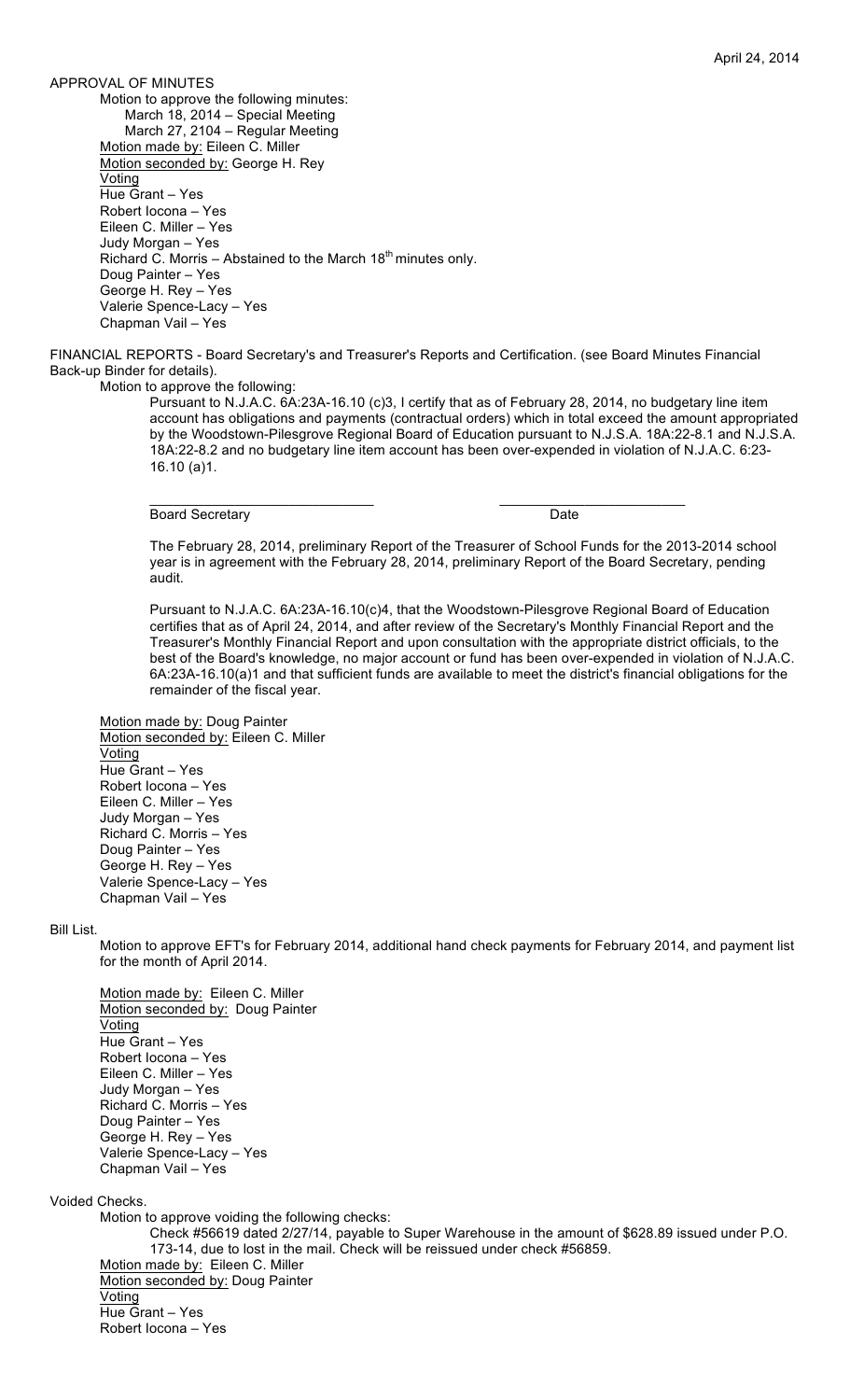Eileen C. Miller – Yes Judy Morgan – Yes Richard C. Morris – Yes Doug Painter – Yes George H. Rey – Yes Valerie Spence-Lacy – Yes Chapman Vail – Yes

#### Transfers.

Motion to approve the transfer of funds as previously approved by the Superintendent pursuant to 18A:22-8.1 for the month of February 2014 (voting not applicable to sending district representatives).

Motion made by: Eileen C. Miller Motion seconded by: Robert locona **Voting** Hue Grant – Yes Robert Iocona – Yes Eileen C. Miller – Yes Judy Morgan – Yes Doug Painter – Yes George H. Rey – Yes Valerie Spence-Lacy – Yes Chapman Vail – Yes

Additional Financial Reports.

Motion to accept the following reports (voting not applicable to sending district representatives): Student Activities Account and Athletic Account for the month of March 2014. Scholarships for the month of March 2014. Odyssey of the Mind for the month of February 2014. Cafeteria report for the month of February 2014. Woodstown Community School report for the month of March 2014.

Motion made by: Eileen C. Miller Motion seconded by: Doug Painter Voting Hue Grant – Yes Robert Iocona – Yes Eileen C. Miller – Yes Judy Morgan – Yes Doug Painter – Yes George H. Rey – Yes Valerie Spence-Lacy – Yes Chapman Vail – Yes

AUDIENCE PARTICIPATION Mrs. Dyer and Ms. Riley, ECLC teachers, spoke concerning the lack of a playground at the ECLC at this time.

Mr. Hellick spoke concerning reoccurring change orders.

EDUCATIONAL PROGRAMS COMMITTEE REPORT AND RECOMMENDATIONS -- Mrs. Eileen Miller, Chairperson Motion to approve the following High School items:

Removal of three Career and Technical Education (CTE) programs from the district's approved list of CTE Programs of Study for the 2014-2015 school year. (see page \_\_\_)

Ratification of the 2013-2014 School Year Dual Credit Program agreement with Cumberland County College.

Motion made by: Eileen C. Miller Motion seconded by: Doug Painter **Voting** Hue Grant – Yes Robert Iocona – Yes Eileen C. Miller – Yes Judy Morgan – Yes Richard C. Morris – Yes Doug Painter – Yes George H. Rey – Yes Valerie Spence-Lacy – Yes Chapman Vail – Yes

Motion to approve the following High School item: (voting not applicable to Alloway Township representative): Home instruction approval as follows: Local ID #151283/NJSMART #5613955931 -- medical.

Motion made by: Eileen C. Miller Motion seconded by: Valerie Spence-Lacy Voting Hue Grant – Yes Robert Iocona – Yes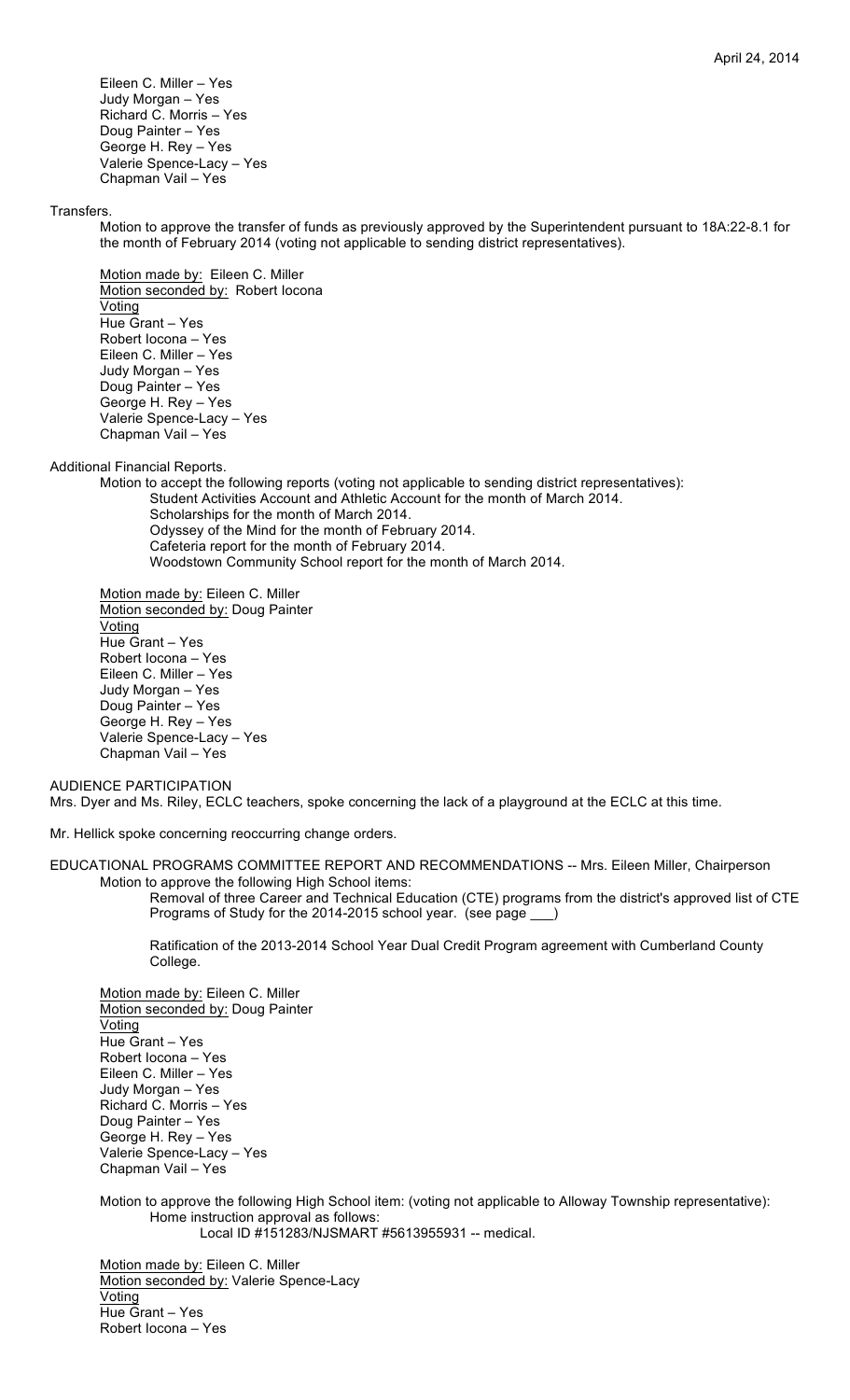Eileen C. Miller – Yes Judy Morgan – Yes Doug Painter – Yes George H. Rey – Yes Valerie Spence-Lacy – Yes Chapman Vail – Yes

Motion to approve the following High School item: (voting not applicable to Upper Pittsgrove Township representative):

Home instruction approval as follows:

Local ID #162686/NJSMART #1447854598 -- medical.

Motion made by: Eileen C. Miller Motion seconded by: Valerie Spence-Lacy Voting Hue Grant – Yes Robert Iocona – Yes Eileen C. Miller – Yes Judy Morgan – Yes Doug Painter – Yes George H. Rey – Yes Valerie Spence-Lacy – Yes Chapman Vail – Yes

Motion to approve the following District, High School, Middle School, Shoemaker School, and Early Childhood Learning Center items: (voting not applicable to sending district representatives): 2014-2015 School District Calendar. (see page \_

Middle School field trips as follows:

- 05/05/14 to Smithville, NJ; Special Education Class; A. Sheridan.<br>• 06/10/14 to Jellystone Park, Elmer: 8th Grade Class: C. Spyder
- 06/10/14 to Jellystone Park, Elmer; 8th Grade Class; C. Snyder.

Shoemaker School field trips as follows:

- 05/05/14 to Acme, Woodstown; Grade 4; A. Pessolano.
- 06/02/14 to PSEG Energy & Environmental Resource Center; Grade 4; J. Gallo/M. Shabo.<br>• 06/03/14 to Cane May Convention Hall: Select Chorus: C. Nowmos
- 06/03/14 to Cape May Convention Hall; Select Chorus; C. Nowmos.
- 06/06/14 to PSEG Energy & Environmental Resource Center; Grade 4; K. Danner/G. Donahue.
- 06/10/14 to Philadelphia Historic District; Grade 5; K. Mullison.

Early Childhood Learning Center field trip as follows:

• 05/01/14 to Cape May Zoo; Kindergarten; A. Barnes.

Approval of the Harassment, Intimidation and Bullying reports dated March 2014 for the High School and the Middle School, Shoemaker School, and Early Childhood Learning Center. (NOTE: These reports were acknowledged at the March meeting, and must now be approved.)

Acknowledgement of receipt of the Harassment, Intimidation and Bullying report dated April 2014, on which there were no incidents reported.

Motion made by: Eileen C. Miller Motion seconded by: Valerie Spence-Lacy Voting Hue Grant – Yes Robert Iocona – Yes Eileen C. Miller – Yes Judy Morgan – Yes Doug Painter – Yes George H. Rey – Yes Valerie Spence-Lacy – Yes Chapman Vail – Yes

POLICY COMMITTEE REPORT AND RECOMMENDATIONS -- Ms. Darleen Garecht, Chairperson was not in attendance. Additionally, there was nothing to report.

sabbatical leave of absence, which was approved on March 27, 2014.

PERSONNEL COMMITTEE REPORT AND RECOMMENDATIONS -- Mrs. Valerie Spence-Lacy, Chairperson Motion to approve the following High School appointment as recommended by the Superintendent: Michael Wichart as High School Physics Teacher effective September 1, 2014, through June 30, 2015, at Master's, Step 13; step is same as that for 2013-2014 school year and shall be adjusted accordingly at the conclusion of negotiations. This is a one-year appointment only during Mr. Chestnut's extended

Motion made by: Valerie Spence-Lacy Motion seconded by: Doug Painter Voting Hue Grant – Yes Robert Iocona – Yes Eileen C. Miller – Yes Judy Morgan – Yes Richard C. Morris – Yes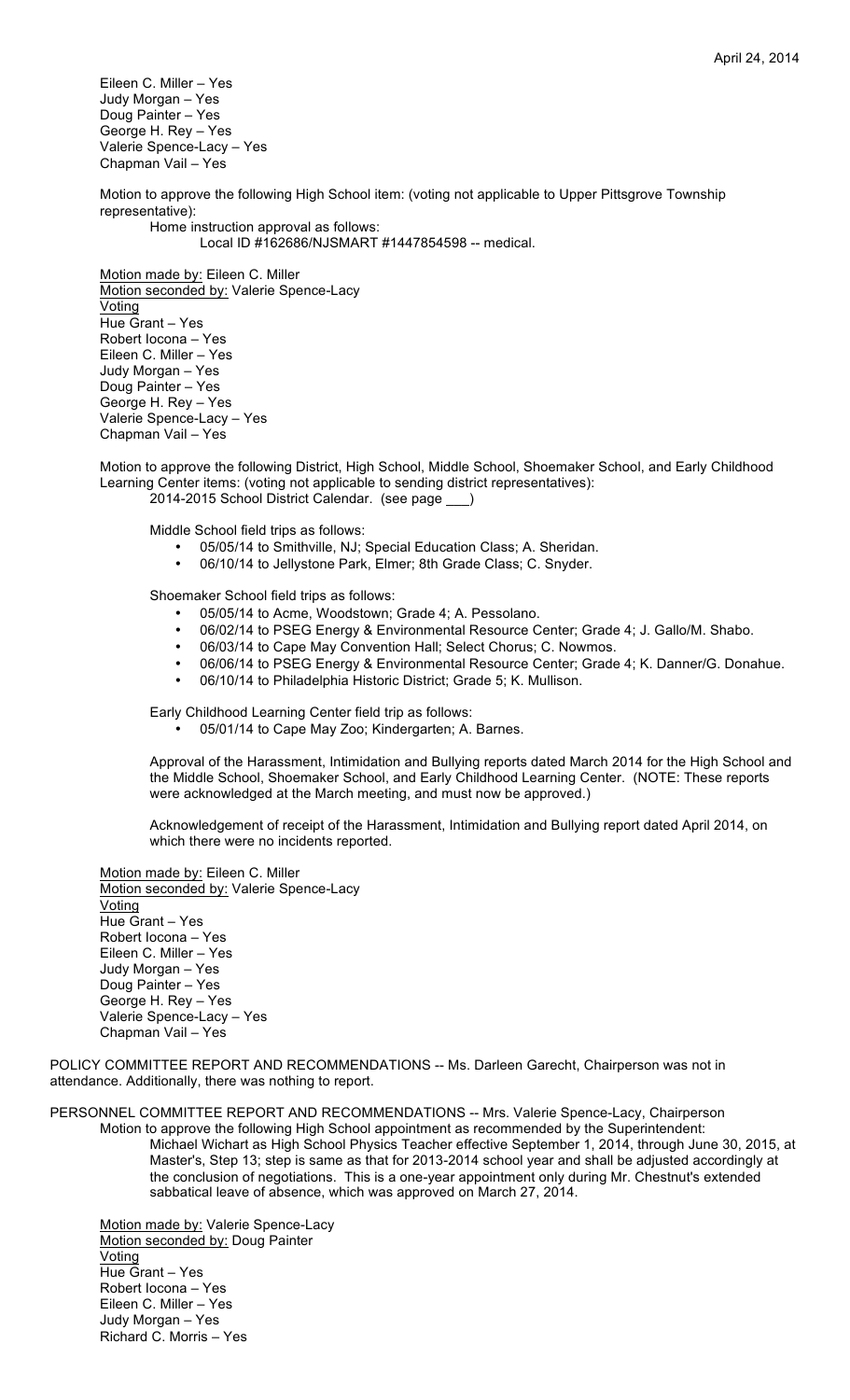Doug Painter – Yes George H. Rey – Yes Valerie Spence-Lacy – Yes Chapman Vail – Yes

Motion to approve the following District and High School items as recommended by the Superintendent: Reappointment of District and High School teachers for the 2014-2015 school year. (see page \_

Appointment of the following to the District substitute list effective April 25, 2014, through June 30, 2014: Susan Gregory - substitute teacher and substitute instructional assistant. Taylor Strang - substitute teacher and substitute instructional assistant.

Motion made by: Valerie Spence-Lacy Motion seconded by: Eileen C. Miller **Voting** Hue Grant – Yes Robert Iocona – Yes Eileen C. Miller – Yes Judy Morgan – Yes Richard C. Morris – Yes Doug Painter – Yes George H. Rey – Yes Valerie Spence-Lacy – Yes Chapman Vail – Yes

Motion to approve the following District, High School, Middle School, Shoemaker School, and Early Childhood Learning Center items as recommended by the Superintendent: (voting not applicable to sending district representatives)

Reappointment of District and schools' staff members for the 2014-2015 school year as follows: (see page \_\_\_)

- District Administrators.<br>• Board/District Office St
- Board/District Office Staff.
- High School Staff.
- Middle School Staff.
- Shoemaker School Staff.
- Early Childhood Learning Center Staff.
- Cafeteria Department Staff.
- Buildings & Grounds Department Staff.

High School, Middle School, Shoemaker School, and Early Childhood Learning Center volunteers for the 2013-2014 school year. (see page

Appointment of the following to the District substitute list effective April 25, 2014, through June 30, 2014: Mei Corbin -- substitute custodian.

Compensation to High School, Middle School, and Shoemaker School staff members for meeting attendance. (see page \_\_\_)

Professional development requests as follows: (see page

- Melissa Cifaloglio to attend the 2014 NAEYC (National Association for the Education of Young Children) Institute Workshop on June 8-11, 2014, in Minneapolis, MN.
- Frank Rizzo to attend the NJASBO (New Jersey Association of School Business Officials) 52nd Annual Conference on June 4 and 5, 2014, in Atlantic City.

Extend the appointment of Jennifer Roberts as Middle School Special Education/Math Long-Term Substitute Teacher through May 9, 2014, or until Ms. Stark's return to work. (NOTE: At the March 27, 2014, meeting, the Board approved the extension of Ms. Roberts through April 4, 2014, but Ms. Stark's absence for this workers' compensation injury has been extended.)

Acceptance of resignation of Catheline Caltabiano, Shoemaker School Lunchroom Aide, effective May 2, 2014. (see page \_\_\_)

Motion made by: Valerie Spence-Lacy Motion seconded by: Eileen C. Miller **Voting** Hue Grant – Yes Robert Iocona – Yes Eileen C. Miller – Yes Judy Morgan – Yes Doug Painter – Yes George H. Rey – Yes Valerie Spence-Lacy – Yes Chapman Vail – Yes

FINANCE/FACILITIES/TRANSPORTATION COMMITTEE REPORT AND RECOMMENDATIONS -- Mr. Doug Painter Motion to approve the following District and School-Level items (voting not applicable to sending district representatives):

Salem County School Districts 2014-2015 Homeless Student Agreement.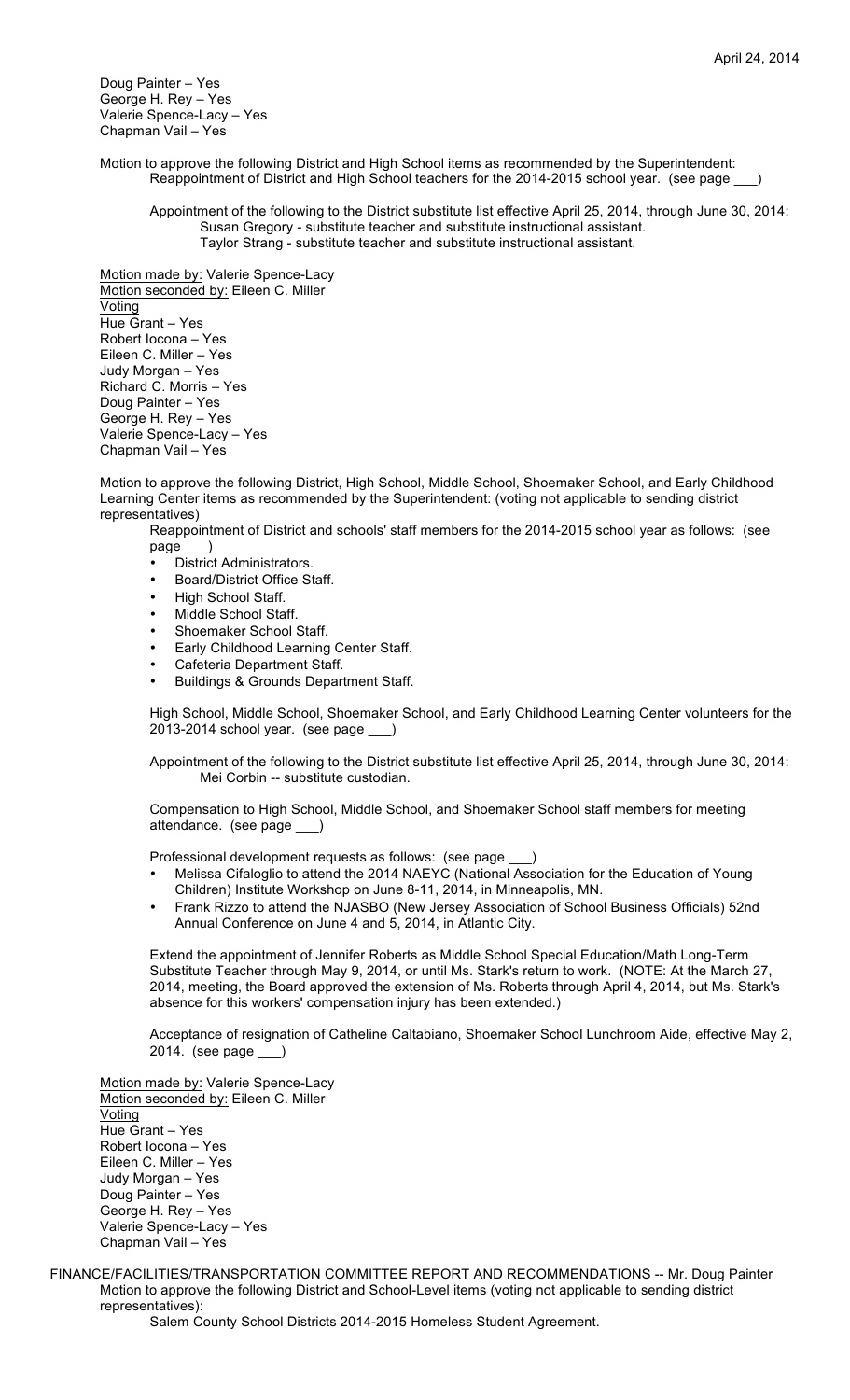Amendment to the Carl D. Perkins Career and Technical Education Improvement Act grant award for the 2013-2014 school year. (see page \_\_\_)

Contract to participate in the Gloucester County Special Services School District Salem County Cooperative Transportation Program for the 2014-2015 school year. Joint purchasing agreements with Pennsgrove-Carneys Point School District for the cafeteria purchases of Milk, Juice, Dairy, Ice Cream Products, and Baked Goods for the 2013-2014 school year.

Cafeteria Breakfast and Lunch prices for the 2014-2015 school year.

Change order for FM Schiavone General Contractor in the amount of \$14,335.00 for additional sidewalk concrete and asphalt work.

Request from SACC to use the Mary Shoemaker School building to hold the 2014 Summer SACC program. The use of facility fee will be set at \$1,650.00 (no increase from last year).

Request from SACC to use the Mary Shoemaker School building to hold the before and after school-aged child care program for the 2014-20

15 school year.

NCLB Title I Instructor salary charge-off's. (see page \_\_\_)

New Jersey School Insurance Group (NJSIG) Safety Grant application in the amount of \$7,843.00 and attached resolution. (see page

Authorize the Business Administrator to submit an application to the State of New Jersey and a local bank to borrow funds to cover the delayed state aid payments in June up to \$663,360.00.

District Fire/Security Drills for the month of March 2014.

Motion made by: Doug Painter Motion seconded by: Robert locona **Voting** Hue Grant – Yes Robert Iocona – Yes Eileen C. Miller – Yes Judy Morgan – Yes Doug Painter – Yes George H. Rey – Yes Valerie Spence-Lacy – Yes Chapman Vail – Yes

## OLD BUSINESS ITEMS – None

#### NEW BUSINESS ITEMS

Motion to approve the following (voting not applicable to sending district representatives): Resignation of Darleen Garecht as a Board of Education Member representing Pilesgrove Township effective immediately in accordance with her notice dated April 22, 2014. (see page )

Motion made by: Eileen C. Miller Motion seconded by: Doug Painter Voting Hue Grant – Yes Robert Iocona – Yes Eileen C. Miller – Yes Judy Morgan – Yes Doug Painter – Yes George H. Rey – Yes Valerie Spence-Lacy – Yes Chapman Vail – Yes

## OTHER REPORTS

President -- Mr. Chapman Vail reported on the following:

- Thanked Mr. Morris for the information he provided regarding the district performance.
- Recognized Mrs. Miller for attaining Master Board Member status with NJSBA.
- Referendum milestone dates.

Superintendent -- Mr. Thomas A. Coleman, Jr., reported on the following:

- The May Board meeting will be changed from May 22<sup>nd</sup> to May 29<sup>th</sup> due to a conflict with Prom.
- Mrs. Braxton received the United Way Shining Star Award recognizing her for her community service.

Business Administrator -- Mr. Frank A. Rizzo, reported on the following:

• Provided an update on the following projects, ECLC, Middle School Multi-Purpose Room, Bridge.

ADMINISTRATIVE REPORTS - Attached to Superintendent's Monthly Report and delivered under separate cover.

#### SENDING DISTRICT REPORTS

Alloway Township -- Mr. Richard Morris, had northing to report.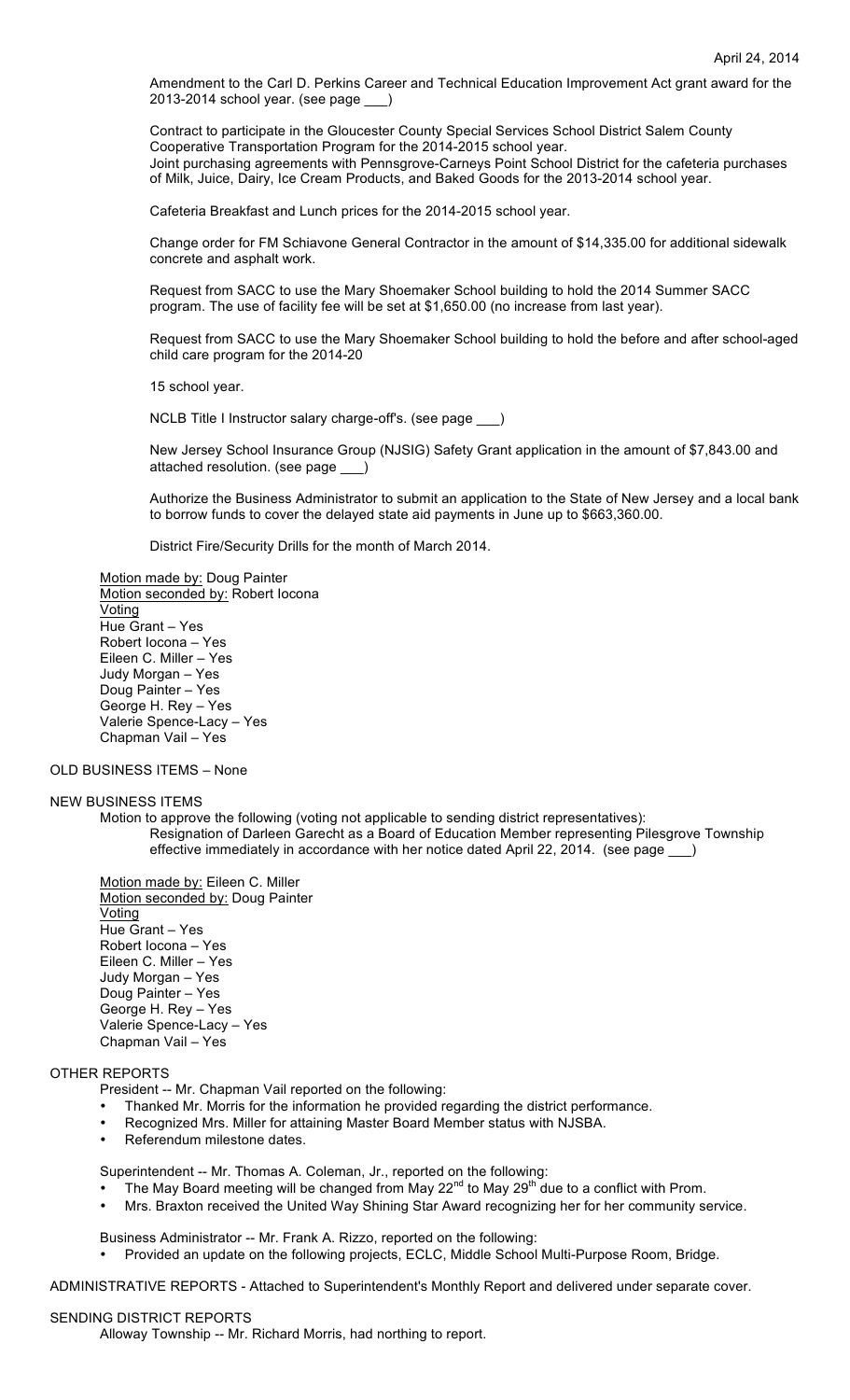Upper Pittsgrove Township -- Mrs. Ronny Merriel, was not in attendance.

SCHOOL AGE CHILD CARE (SACC) REPORT -- Mrs. Eileen Miller had nothing to report.

DELEGATE REPORT – Mrs. Miller provided an update on the resolution for send/receive Board Member voting rights.

#### FUTURE MEETINGS

- May 13, 2014 -- Policy Committee, 5:30 p.m., district office.
- May 13, 2014 -- Finance/Facilities Committee, 6:30 p.m., district office.
- May 15, 2014 -- Personnel Committee, 5:30 p.m., district office.
- May 15, 2014 -- Ed Programs Committee, 6:30 p.m., district office.
- May 29, 2014 -- Regular Board Meeting, 7:00 p.m., Mary S. Shoemaker School Library.

#### IMPORTANT DATES

Wednesday, May 7, 2014 – Quad District Event, Middle School Multi-Purpose Room, 6:00 p.m. (new location)

## FOR YOUR INFORMATION

- Enrollment Reports
- Suspension Reports

# RECESS INTO EXECUTIVE SESSION

The Open Public Meetings Act allows the Board to enter into executive session for confidential matters (N.J.S.A. 10:4- 12b). Matters discussed in executive session will remain confidential until such time as the need for confidentiality no longer exists.

Motion that the Board of Education enter into executive session, by resolution, to discuss negotiations. It is expected that the executive session will last approximately 60 minutes. The Board will reconvene in open public session immediately following. Formal action may or may not be taken as a result of the executive session. (9:01 p.m.)

Motion made by: Eileen C. Miller Motion seconded by: Valerie Spence-Lacy Voting Hue Grant – Yes Robert Iocona – Yes Eileen C. Miller – Yes Judy Morgan – Yes Richard C. Morris – Yes Doug Painter – Yes George H. Rey – Yes Valerie Spence-Lacy – Yes Chapman Vail – Yes

## RESUMPTION OF PUBLIC PORTION OF THE MEETING Motion to resume the public portion of the meeting at 9:45 p.m.

Motion made by: Doug Painter Motion seconded by: Richard C. Morris Voting Hue Grant – Yes Robert Iocona – Yes Eileen C. Miller – Yes Judy Morgan – Yes Richard C. Morris – Yes Doug Painter – Yes George H. Rey – Yes Valerie Spence-Lacy – Yes Chapman Vail – Yes

## ADJOURNMENT

Motion to adjourn this meeting at 9:47 p.m.

Motion made by: Doug Painter Motion seconded by: Robert locona **Voting** Hue Grant – Yes Robert Iocona – Yes Eileen C. Miller – Yes Judy Morgan – Yes Richard C. Morris – Yes Doug Painter – Yes George H. Rey – Yes Valerie Spence-Lacy – Yes Chapman Vail – Yes